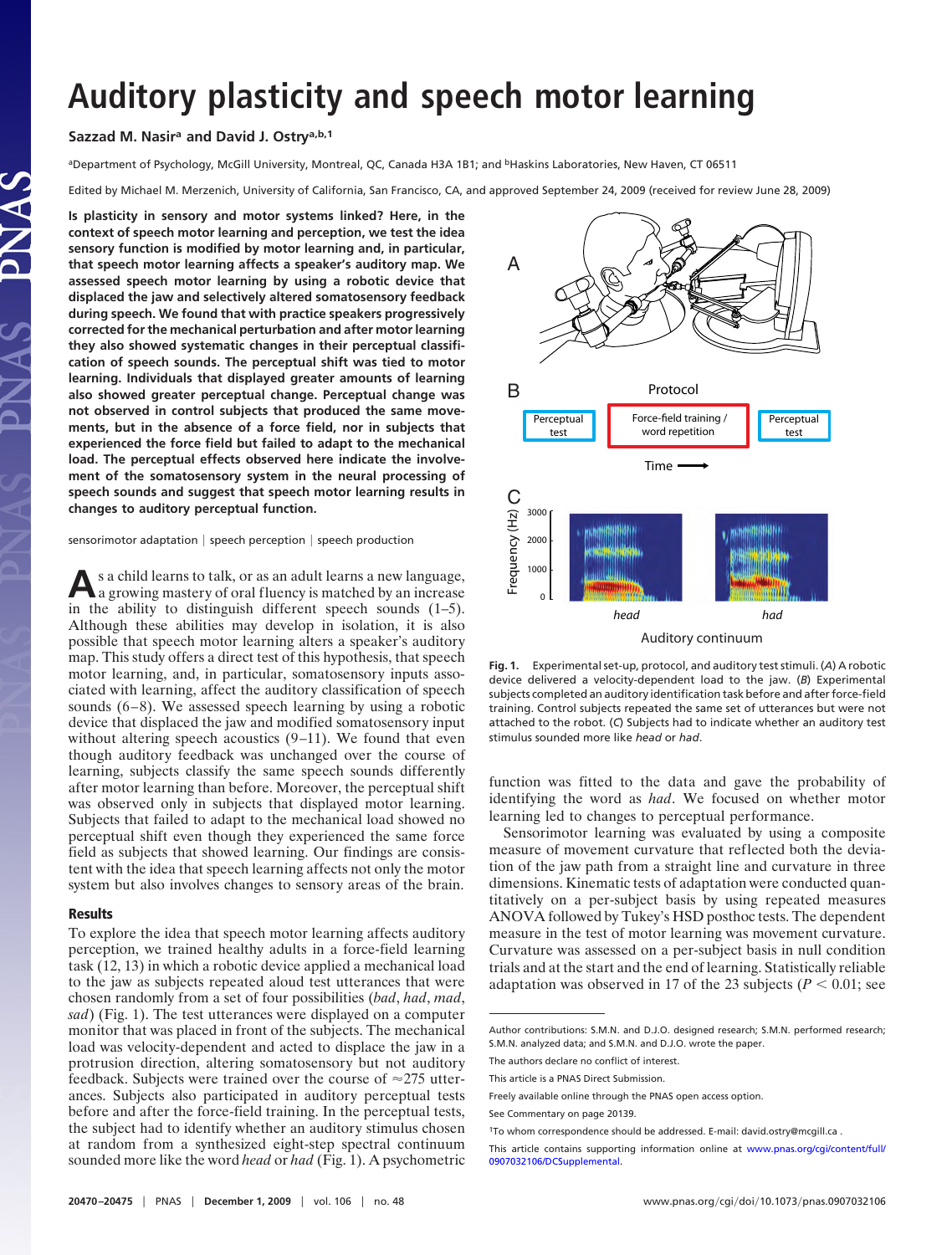

**Fig. 2.** Auditory remapping after force-field learning. (*A*) Sagittal plane jaw movement paths for a representative subject showing adaptation. Jaw paths were straight in the absence of load (cyan). The jaw was deflected in the protrusion direction when the load was introduced (red). Movement curvature decreased with training (gray). (B) Scatter plot showing movement curvature over the course of training for the same subject. The ordinate depicts movement curvature; the abscissa gives trial number. Curvature is low during null condition trials (cyan), increases with the introduction of the load, and then decreases over the course of training (red). (*C*) The psychometric function depicting identification probability for *had* before (cyan) and after (red) force-field learning. A perceptual shift toward *head* was observed after learning.

*Materials and Methods* for details). This result is typical of studies of speech motor learning in which approximately one-third of all subjects fail to adapt (9–11, 14). Fig. 2*A* shows a representative sagittal plane view of jaw trajectories during speech for a subject that adapted to the load. Movements are straight in the absence of load (null condition: cyan); the jaw is displaced in a protrusion direction when the load is first applied (initial exposure: red); curvature decreases with training (end training: gray). Fig. 2*B* shows movement curvature measures for the same subject, for individual trials, over the entire course of the experiment. As in the movements shown in Fig. 2*A*, values of curvature were low in the null condition, increased with the introduction of load and then progressively decreased with training. The auditory psychometric function for this subject shifted to the right after training (Fig. 2*C*), which indicates that words sounded more like *head* after learning.

Fig. 3*A* shows perceptual psychometric functions for adapted subjects before (cyan) and after (red) force-field training. A rightward shift after training is evident. A measure of probability, which was used to assess perceptual change, was obtained by summing each subjects' response probabilities for individual stimulus items and dividing the total by a baseline measure that was obtained before learning. The change in identification probability from before to after training was used to gauge the perceptual shift. We found that the majority of subjects that adapted to the mechanical load showed a consistent rightward shift in the psychometric function after training (15 of 17). The amount of the rightward shift averaged across adapted subjects was 7.9  $\pm$  1.4% (mean  $\pm$  SE) that was significantly different from zero  $(t_{16} = 5.36, P < 0.001)$ . This rightward perceptual shift means that after force-field learning the auditory stimuli are more likely to be classified as *head*. In effect, the perceptual space assigned to *head* increased with motor learning. The remaining six subjects, which failed to adapt, did not show any consistent pattern in their perceptual shifts. The mean shift was  $0.2 \pm 3.9\%$  (mean  $\pm$  SE) that was not reliably different from zero  $(t_5 = 0.05, P > 0.95).$ 

We evaluated the possibility that the perceptual shift might be caused by factors other than motor learning by testing a group of 21 control subjects who repeated the entire experiment without force-field training, including the repetition of the entire sequence of several hundred stimulus words. Under these conditions, the perceptual shift for the control subjects, computed in the same manner as for the experimental subjects, was  $1.3 \pm$ 1.7% (mean  $\pm$  SE), which was not different from zero ( $t_{20} = 0.77$ ,  $P > 0.4$ ) (Fig. 3*C*). Moreover, we found no difference in the shifts obtained for the nonadapted and the control subject groups  $(t_{25} = 0.29, P > 0.75)$ . The perceptual shift for nonadapted and control subjects combined was  $1.1 \pm 1.7\%$  (mean  $\pm$  SE), which was also not different from zero ( $t_{26} = 0.69, P > 0.45$ ). Fig. 3*B* shows the psychometric functions averaged over the 27 nonadapted and control subjects combined, before (cyan) and after (red) word repetition (or force-field training for the nonadapted subjects). No difference can be seen in the psychometric functions of the subjects that did not experience motor learning.

Repeated-measures ANOVA followed by Bonferronicorrected comparisons was conducted on the perceptual probability scores before and after training. The analysis compared the scores of adapted subjects with those of control subjects and nonadapted subjects combined. The test thus compares the perceptual performance of subjects that successfully learned the motor task with those that did not. We obtained a reliable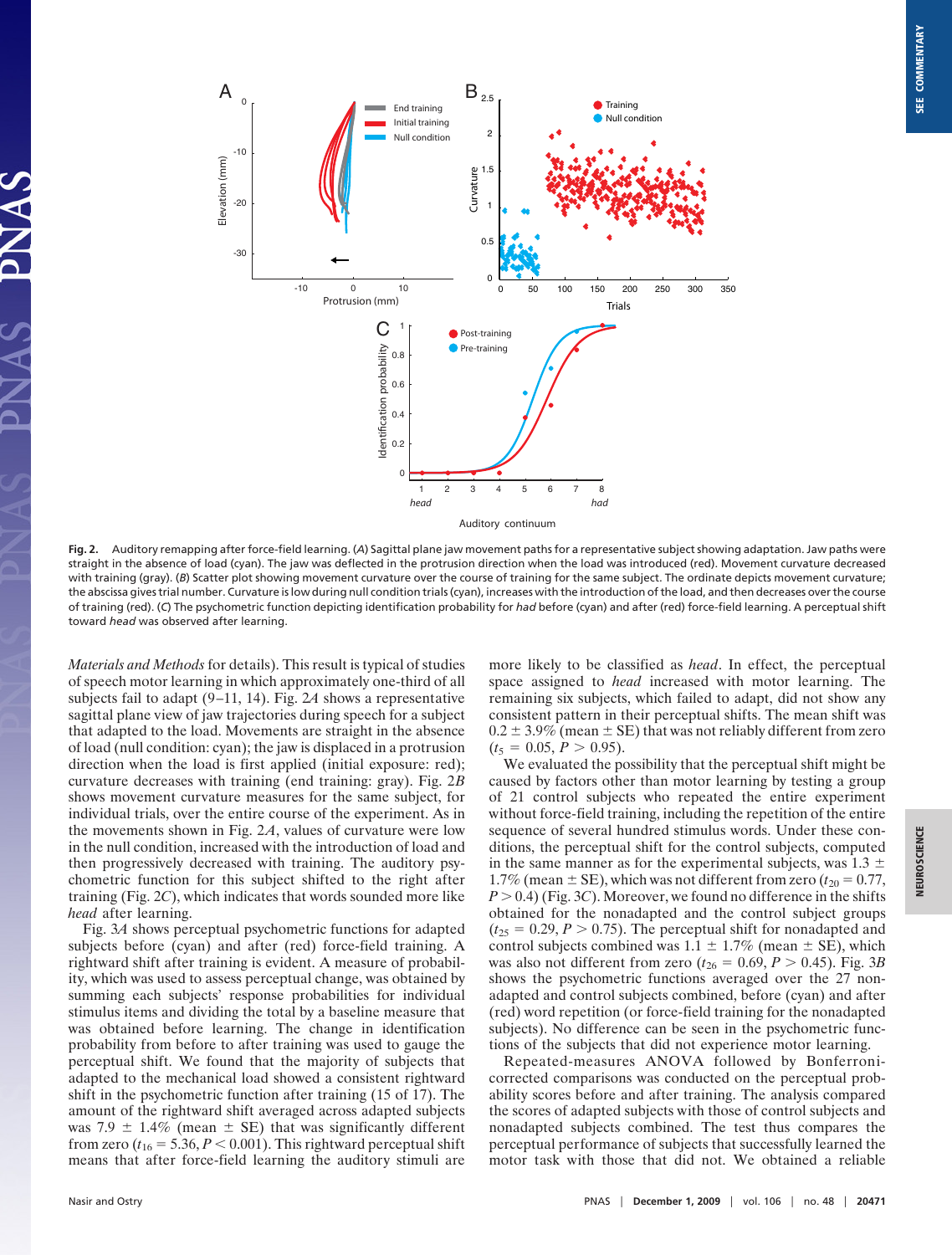

**Fig. 3.** Auditory perceptual change is observed after speech motor learning. (*A*) Psychometric function averaged over adapted subjects shows an auditory perceptual shift to the right after speech learning (cyan: pretraining, red: posttraining). (*B*) There is no perceptual shift for nonadapted and control subjects. (*C*) The perceptual shift for adapted subjects (cyan) was reliably greater than the shift observed in nonadapted and control subjects (gray); **\***, *P* - 0.01. In the latter case, the perceptual change was not different from zero. (*D*) Histograms showing the distribution of perceptual change for the adapted (cyan) and the nonadapted/control subjects (gray). (*E*) The perceptual shift was correlated with the amount of adaptation. Subjects that showed greater adaptation also had greater perceptual shifts.

statistical interaction  $(F_{(1,42)} = 8.84, P < 0.01)$ , indicating that perceptual performance differed depending on whether or not subjects experienced motor learning. Posthoc comparisons indicated that for adapted subjects, identifications scores were significantly different after training than before  $(P < 0.001)$ . For subjects that did not show motor learning, the difference in the two perceptual tests was nonsignificant  $(P > 0.45)$ . Thus, speech motor learning in a force-field environment modifies auditory performance. Word repetition alone cannot explain the observed perceptual effects.

To further characterize the pattern of perceptual shifts, we obtained histograms giving the distribution of shifts for both the adapted (Fig. 3*D*, cyan) and the combined nonadapted and control (Fig. 3*D*, gray) groups. The histogram for the adapted group is to the right of the histogram for the others in Fig. 3*D*. Overall, 88% of adapted subjects (15 of 17) showed a rightward shift, whereas 48% of the subjects in the combined group shifted to the right. As noted above, the mean shift for the combined group was small and not reliably different from zero. A rank-sum test indicated a significant difference in the perceptual shifts between the adapted and the combined groups (Kruskal-Wallis,  $\chi^{2}_{(1)} = 7.09$ ,  $P \le 0.007$ ). A further comparison between the adapted and combined groups was made by using the bootstrap sampling technique. Using this procedure, the perceptual difference between the adapted and combined groups was 6.8% (see *[SI Text](http://www.pnas.org/cgi/data/0907032106/DCSupplemental/Supplemental_PDF#nameddest=STXT)*).

To test the idea that speech learning affects auditory perception, we also examined the possibility that subjects that showed greater learning would also show a greater perceptual shift. We calculated an index of learning for each adapted subject by computing the reduction in curvature over the course of training divided by the curvature caused by the introduction of load. A value of 1.0 indicates complete adaptation. Computed in this fashion, adaptation ranged from 0.05 to 0.55 and when averaged across subjects and test words it was  $0.29 \pm 0.03$  (mean  $\pm$  SE). Fig. 3*E* shows the relationship between the amount of adaptation and the associated perceptual shift. We found that adapted subjects showed a small, but significant, correlation of 0.53 ( $P$  < 0.05) between the extent of adaptation and the measured perceptual shift.

The speech motor learning that is observed in the present study and in others that have used similar techniques primarily depends on somatosensory, rather than auditory, information. This conclusion is supported by the observation that adaptation to mechanical load occurs when subjects perform the speech production task silently, indicating that it does not depend on explicit acoustical feedback (9). It is also supported by the finding that adaptation to mechanical loads during speech is observed in profoundly deaf adults who are tested with their assistive hearing devices turned off (11).

In the present study, we assessed the possibility that there are changes in auditory input over the course of force-field training that might contribute to motor learning to the observed perceptual shift. Acoustical effects related to the application of load and learning were evaluated by computing the first and second formant frequencies of the vowel/*æ*/ immediately after the initial consonant in each of the test utterances. Fig. 4*A* shows an example of the raw acoustical signal for the test utterance *had* and the associated first and second formants of the speech spectrogram. The acoustical data included for analysis were for only those subjects who adapted to load. Null condition blocks are shown in cyan. The red and black bars give acoustical results during the initial and final training blocks with the force field on. In all cases, the first formant is displayed in solid colors and the second formant is in pale colors (Fig. 4*B*).

Acoustical effects were assessed quantitatively on a betweensubjects basis. We focused on potential effects of the load's introduction and possible changes with learning. The dependent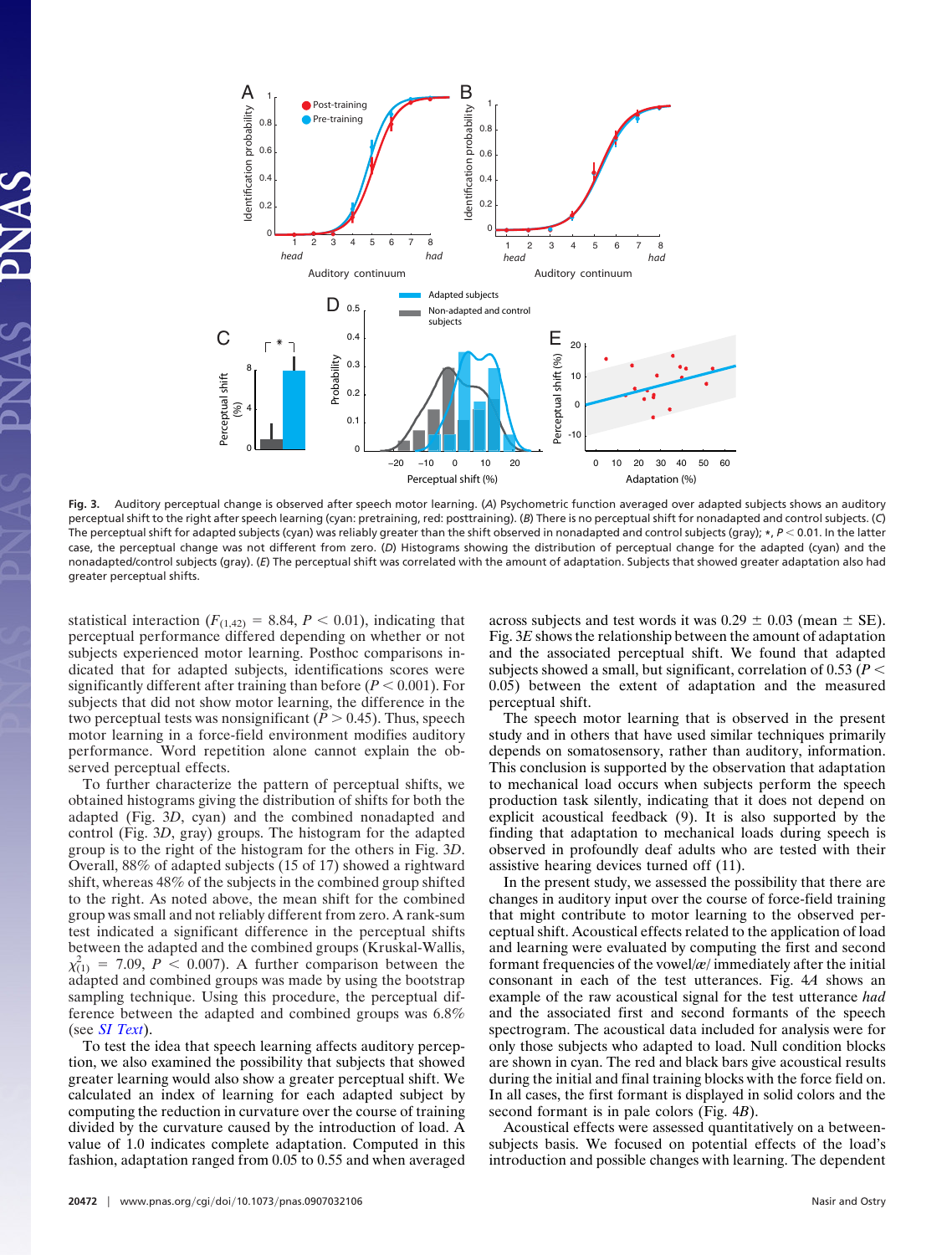

**Fig. 4.** There were no systematic acoustical effects associated with forcefield learning. (*A*) (*Upper*) The raw acoustical waveform for the word *had*. (*Lower*) The formants of the corresponding spectrogram are shown in yellow and red bands. (*B*) The load had little effect on first and second formant frequencies for adapted subjects. Formants values for the steady-state portion of the vowel/*æ*/ were computed in the absence of load (cyan), at the introduction of the load (red) and at the end of training (black). The first formant values are shown at the left; the second formant values are shown in pale colors at the right. In all cases  $\pm$  1 SE is shown.

measures for the acoustical tests were the first and second formant frequencies. We calculated formant frequencies for each subject separately in null condition trials and at the start and end of learning (see *Materials and Methods*). A repeatedmeasures ANOVA with three levels (null trials, introduction of load, end of training) produced no statistically significant acoustical effects over the course of learning for subjects that displayed reliable adaptation to load. Specifically, we found no reliable differences in either the first  $(F_{(2,32)} = 0.2, P > 0.8)$  or the second formant  $(F_{(2,32)} = 1.0, P > 0.2)$  frequencies.

### **Discussion**

In summary, we found that speech motor learning results in changes to the perceptual classification of speech sounds. When subjects were required to indicate whether an auditory stimulus sounded more like *head* or *had*, there was a systematic change after motor learning such that stimuli were more frequently classified as *head*. Moreover, the perceptual shift varied with learning. Subjects that showed greater adaptation also displayed greater amounts of perceptual change. The perceptual shift was observed only in subjects who adapted. Subjects who did not adapt and subjects in a control group who repeated the same words but did not undergo force-field training showed no evidence of perceptual change, which suggests that perceptual change and motor learning are linked. The findings thus indicate that speech learning not only alters the motor system but also results in changes to auditory function related to speech.

We assessed the sensory basis of the auditory perceptual effect and concluded that it was somatosensory in nature. The loads to the jaw during learning resulted in changes to the motion path of the jaw and hence to somatosensory feedback. However, there were no accompanying changes to the acoustical patterns of speech at any point in the learning process. Hence, there was no change in auditory information that might result in perceptual modification. The observed motor learning and auditory recalibration presumably both rely on sensory inputs that are somatosensory in origin.

The perceptual shift that we have observed is in the same direction as that reported in studies of perceptual adaptation (6, 15). Cooper and colleagues (6, 15) observed that listening to repetitions of a particular consonant–vowel stimulus reduced the probability that they would report hearing this same stimulus in subsequent perceptual testing. Although the effect reported in the present study is similar to that observed by Cooper and colleagues, there are important differences, which suggest that the effects are different in origin. The absence of any systematic perceptual shift in nonadapted subjects shows that simply repeating or listening to a given test stimulus will not produce the observed perceptual change. Moreover, our control subjects who also repeated and listened to the same set of utterances did not show a reliable perceptual change. Both of these facts are consistent with the idea that the perceptual change observed in the present study is specifically tied to motor learning and is not caused by the effects of sensory adaptation.

Influences of somatosensory input on auditory perception have been documented previously. The reported instances extend from somatosensory inputs to the cochlear nucleus through to bidirectional interactions between auditory and somatosensory cortex (16–22). There is also evidence that somatosensory inputs affect auditory perceptual function including cases involving speech (8, 23, 24). The present example of somatosensory–auditory interaction is intriguing because subjects do not normally receive somatosensory inputs in conjunction with the perception of speech sounds but rather with their production. Indeed, the involvement of somatosensory input in speech perceptual processing would be consistent with the idea that the perception of speech sounds is mediated by the mechanisms of speech production (25, 26). Other evidence for this view include the observation that evoked electromyographic responses to transcranial magnetic stimulation (TMS) to primary motor cortex in humans are facilitated by watching speech movements and listening to speech sounds (27, 28) and that repetitive TMS to premotor cortex affects speech perception (29). However, the perceptual effects that we have observed may well occur differently, as a result of the direct effects of somatosensory input on auditory cortex (30, 31).

Here, we have documented changes to speech perception that occur in conjunction with speech motor learning. It would also be reasonable to expect changes to motor function after perceptual learning that complement our findings. Preliminary evidence consistent with this possibility has been reported by Cooper and colleagues (6, 15). A bidirectional influence of movement on perception and vice versa might be contrasted with the linkage proposed in the motor theory of speech perception where a dependence of auditory perception on speech motor function is assumed.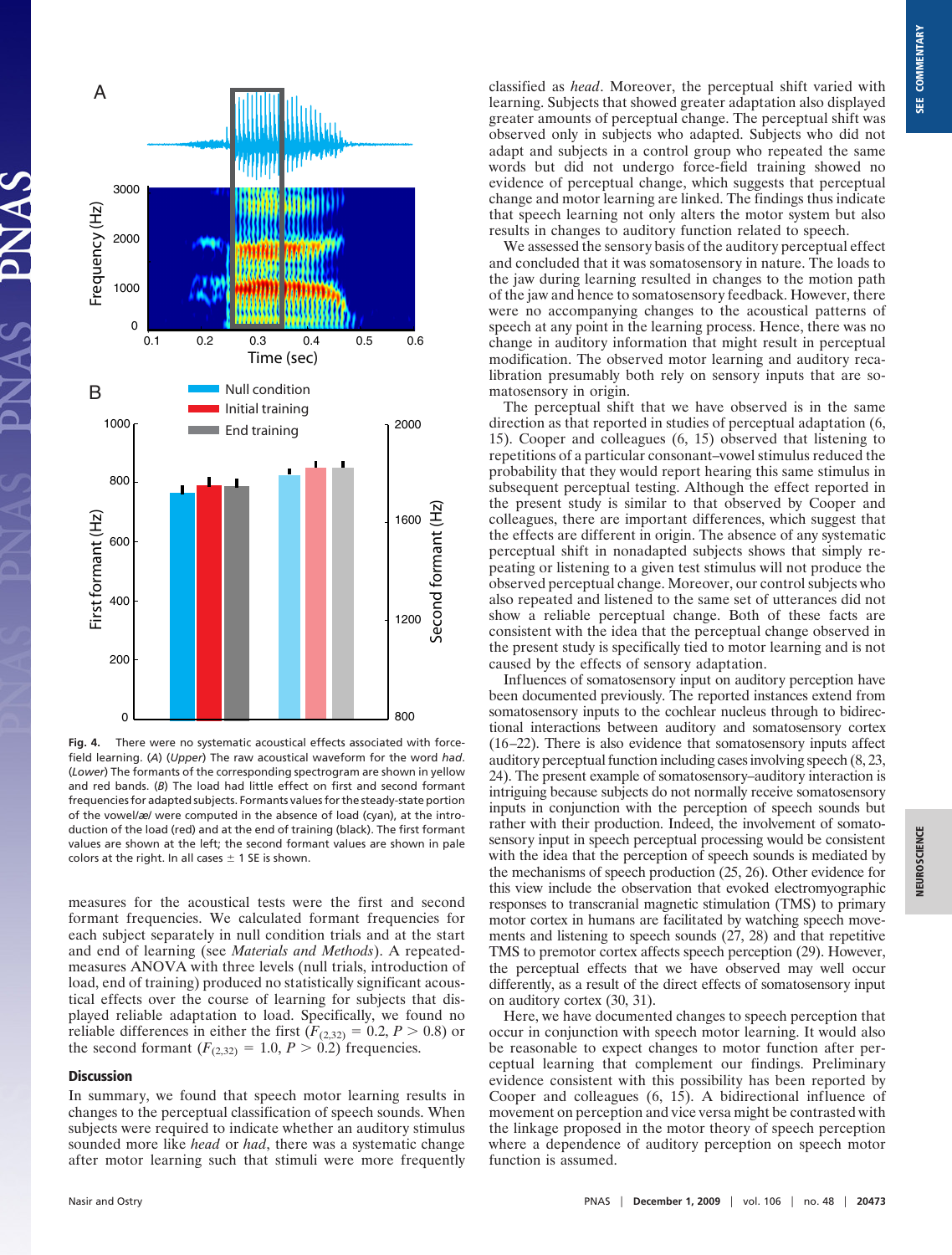We have observed a modest, but statistically significant, relationship between the amount of motor learning and the associated perceptual shift. This finding may indicate that perception is only weakly coupled to motor function and motor learning and may be yet another reflection of the variability that is found in both speech movements and speech acoustical signals. The weak link could also reflect inherent complexities in speech circuitry, in the organization of projections between motor and sensory areas of the brain. The moderate correlation may also arise because learning is incomplete and accordingly our measures sample only partial levels of adaptation that may be more prone to interference by noise. A further possibility is that the measures we have chosen to quantify adaptation and perceptual function may themselves poorly capture the motor and sensory variables that are actually modified by learning.

The present study was motivated by previous reports of the effects of somatosensory input on auditory function and by the known role of somatosensory input in speech motor learning. The specific nature of the mapping between learning and auditory perceptual change needs to be identified. The pattern presumably depends on the interaction of the speech training set, the force field (or sensorimotor transformation), and the region of the vowel space used for perceptual testing. To the extent that perceptual change depends on motor learning, it should be congruent with both the compensatory motor adjustments required for learning and the associated somatosensory change. The specificity of the relationship between sensory change and motor learning is presently unknown. Given the evidence that motor learning is primarily local or instance based (32–35), we would expect perceptual change after speech learning to be similarly restricted to speech sounds closely related to the utterances in the motor training set.

#### **Materials and Methods**

**Subjects and Tasks.** Forty-four paid subjects gave their informed consent to participate in this study. The subjects were young adult speakers of North American English and were free of any speech or speech-motor disorders. The Institutional Review Board of McGill University approved the experimental protocol.

In the experimental condition, 23 subjects read a set of test utterances, one a time, from computer screen while a robotic device altered the jaw movement path by applying a velocity-dependent load that produced jaw protrusion. These subjects also took part in perceptual tests in which they were required to indicate whether an auditory stimulus drawn from an eight-step computer-generated continuum sounded more like *head* or *had*. This procedure allowed us to determine their perceptual threshold for identifying one word rather than the other. The identification task was carried out twice before the force-field training session and once immediately afterward.

A separate group of 21 subjects took part in a control study. The subjects in the control group did not participate in the force-field training phase; however, they read the same set of test utterances as the subjects in the experimental group, but without the robot connected to their jaw. The control group subjects also completed the three auditory identification tests in exactly the same sequence as the experimental group: two sets of identification tests before the word repetition session followed by the third identification task immediately afterward. Each subject was tested in only one of the two groups.

The force-field training task was carried out in blocks of 12 trials each. On a single trial, the test utterance was chosen randomly from a set of four words, *bad*, *had*, *mad*, and *sad*, and presented to the subject on a computer monitor. Within a block of 12 trials, each of the test utterances in the set was presented three times on average. These specific training utterances were used because they involve large amplitude jaw movements and, in the context of the experimental task, result in high force levels that promote adaptation. Note that the continuum from *head* to *had* was chosen for perceptual testing because it overlaps the vowel space used for speech motor training and thus should be sensitive to changes in perceptual classification caused by motor learning.

The presentation of the test words on the computer monitor was manually controlled by the experimenter. There was a delay of 1–2 s between the utterances. The first six blocks in the force-field training session were recorded under null or no-load conditions. The next 24 blocks, involving  $\approx$  275 repetitions of the test utterances, were recorded with the load on and constituted the force-field training phase. The control subjects simply had to repeat the same test utterances for the same set of 30 blocks without the robot attached to the jaw. After-effect trials were not included in the experiment to avoid the possibility that subjects might deadapt before perceptual testing.

A set of eight auditory stimuli spanning the spectral continuum between *head* and *had* was presented one at a time through headphones in a twoalternative forced-choice identification task. Each test stimulus was presented 24 times and, thus in total, subjects had to listen to and identify 192 stimuli. A William's square (a variant of Latin square) was used to order the presentation of stimuli for the auditory identification test. In a William's square, the stimuli are presented equally often, and each stimulus occurs the same number of times before and after every other stimulus, thus balancing first-order carryover effects caused by stimulus order. The two sets of identification tests that preceded the training phase were separated by  $\approx$  10 min. Subjects completed the third and final identification test immediately after the training session. Subjects were told not to open their mouths or repeat the stimulus items during the perceptual tests.

**Experimental Procedures.** A robotic device applied a mechanical load to the jaw that resulted in jaw protrusion (see *[SI Text](http://www.pnas.org/cgi/data/0907032106/DCSupplemental/Supplemental_PDF#nameddest=STXT)*). The load varied with the absolute vertical velocity of the jaw and was governed by the following equation:  $F = k|v|$ , where *F* is the load in Newtons, *k* is a scaling coefficient, and *v* is jaw velocity in m/s. The scaling coefficient was chosen to have a value ranging from 60 to 80. A higher coefficient was used for subjects who spoke more slowly and vice versa. The maximum load was capped at 7.0 N.

Jaw movement was recorded in three dimensions at a rate of 1 KHz and the data were digitally low-pass filtered offline at 8 Hz. Jaw velocity estimates for purposes of load application were obtained in real time by numerically differentiating jaw position values obtained from the robot encoders. The computed velocity signal was low-pass filtered by using a first-order Butterworth filter with a cut-off frequency of 2 Hz. The smoothed velocity profile was used online to generate the protrusion load. The subject's voice was recorded with a unidirectional microphone (Sennheiser). The acoustical signal was low-pass analogue filtered at 22 KHz and digitally sampled at 44 KHz.

A graphical interface coded in Matlab was used to control the presentation of the auditory stimuli in the perceptual identification task. Stimulus presentation was self-paced; on each trial, subjects initiated stimulus presentation by clicking on a push button displayed on a computer monitor. The stimuli were presented by using Bose QuietComfort headphones, and subjects had to indicate by pressing a button on the display screen whether the stimulus sounded more like *head* or *had*.

The stimulus continuum for the auditory identification test was generated by using an iterative linear predictive coding (LPC)-based Burg algorithm for estimating spectral parameters (14). The procedure involved shifting the first (F1) and the second formant (F2) frequencies in equal steps from values observed for *head* to those associated with *had*. The stimuli were generated from speech tokens of *head* provided by a male native speaker of North American English. For this individual, the average values across five tokens of *head* were 537 and 1,640 Hz for F1 and F2 respectively. The corresponding values for *had* were 685 and 1,500 Hz, respectively. The synthesized continuum had 10 steps in total; we used the middle eight values for perceptual testing because in pilot testing the two extreme values were always identified with perfect accuracy.

The formant shifting procedure was applied to the voiced portion of the speech utterance. The speech signal was first decomposed into sound source and filter components. The first two poles of the filter provide estimates of the first and second formant frequencies in the original speech sample. These two formant values were manipulated to generate values for the shifted formants. A transfer function was formed consisting of one pair of zeros corresponding to the values of the original formants and one pair of poles at the shifted formant frequencies. This transfer function was used to filter the speech signal so as to eliminate the two poles at the original unshifted frequencies and create new poles at the shifted formant values.

**Data Analyses.** A composite measure of movement path curvature was computed for each repetition of the test utterance. As in previous studies, we have focused on the jaw opening movement to assess adaptation (9, 11). For each opening segment, we obtained two point estimates of path curvature that, in different ways, capture the effect of the load on jaw movement. We used the average of the two estimates as a composite measure of curvature that was used to assess adaptation. The first estimate of the curvature was the maximum perpendicular deviation of the movement path in 3D space relative to a straight line joining the two movement end points and normalized by movement amplitude. Normalization served to correct for differences in curvature